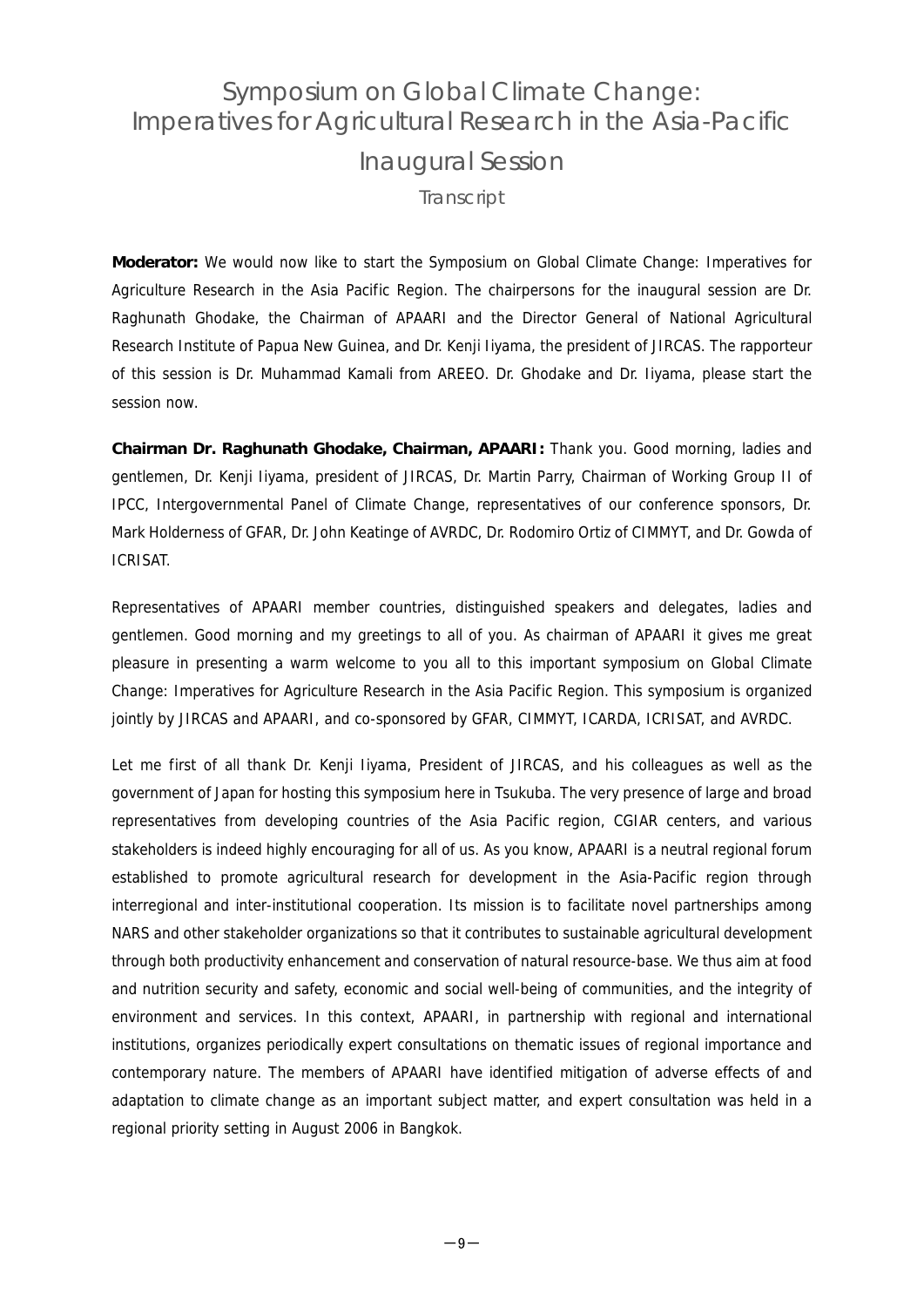As you are aware, global climatic changes are impacting and likely to impact agriculture through their direct and indirect effect on crops, soils, livestock and pests. The Intergovernmental Panel on Climate Change (IPCC) report released last year has in particular indicated the vulnerability of developing countries in the Asia-Pacific region, especially mega-deltas, to increasing climate changes, and variability due to its large population and the predominance of agriculture, large climatic variability and limited resources to adapt. Runoff and water availability are projected to decrease in the arid and semi-arid regions of Asia. Sea-level rise and increase in the intensity of tropical cyclones are expected to displace millions of people in the low-lying coastal areas of Asia. Whereas increased intensity of rainfall would increase flood risk in temperate and tropical Asia, we have lately experienced all this happening in reality.

Eliminating poverty and attaining food security with the reduced resources in an adverse environmental scenario would be a major challenge to most of the Asia-Pacific countries in the 21<sup>st</sup> century. Focus on maximize food production, minimize environmental degradation, and attain socioeconomic development. That would need a reorientation of agricultural research, comprehensively addressing all urgent concerns relating to mitigation of an adaptation to climate change, together with other development goals.

Accordingly, APAARI has a plan to hold this symposium jointly with JIRCAS, and in collaboration with JIRCAS, AVRDC, CIMMYT, ICARDA and ICRISAT, our main aim is to develop a necessary framework for reorientation of agricultural research, both at the national and regional level, to address specifically issues involving mitigation of effects of climate change and adaptation to climate change.

The symposium has some very eminent speakers today, presenting global, regional, and national reports. We hope that the deliberations will lead to some specific development recommendations for reorienting agricultural research in the region so as to increase our adaptive capability to assist in mitigation strategies. You will agree with me that only through this and by our collective efforts we shall achieve the involvement of sustainability.

In conclusion, ladies and gentlemen, we are expecting a fruitful discussion and fruitful outcomes of this symposium. I would like to extend once again a very cordial welcome to all of you. I have not doubt that with your active participation, this symposium will lead to a region-specific roadmap toward sustainable agriculture. Obviously APAARI looks forward to your continual support as we move forward to address all emerging issues and concerns. Thank you once again, and we look forward to the symposium deliberations today and tomorrow. Thank you.

**Dr. Kenji Iiyama, President, JIRCAS:** Good morning distinguished participants and colleagues. Welcome to Tsukuba. It is our great honor to host and co-organize this symposium on global climate change, imperatives for agricultural research in Asia and Pacific jointly with APAARI.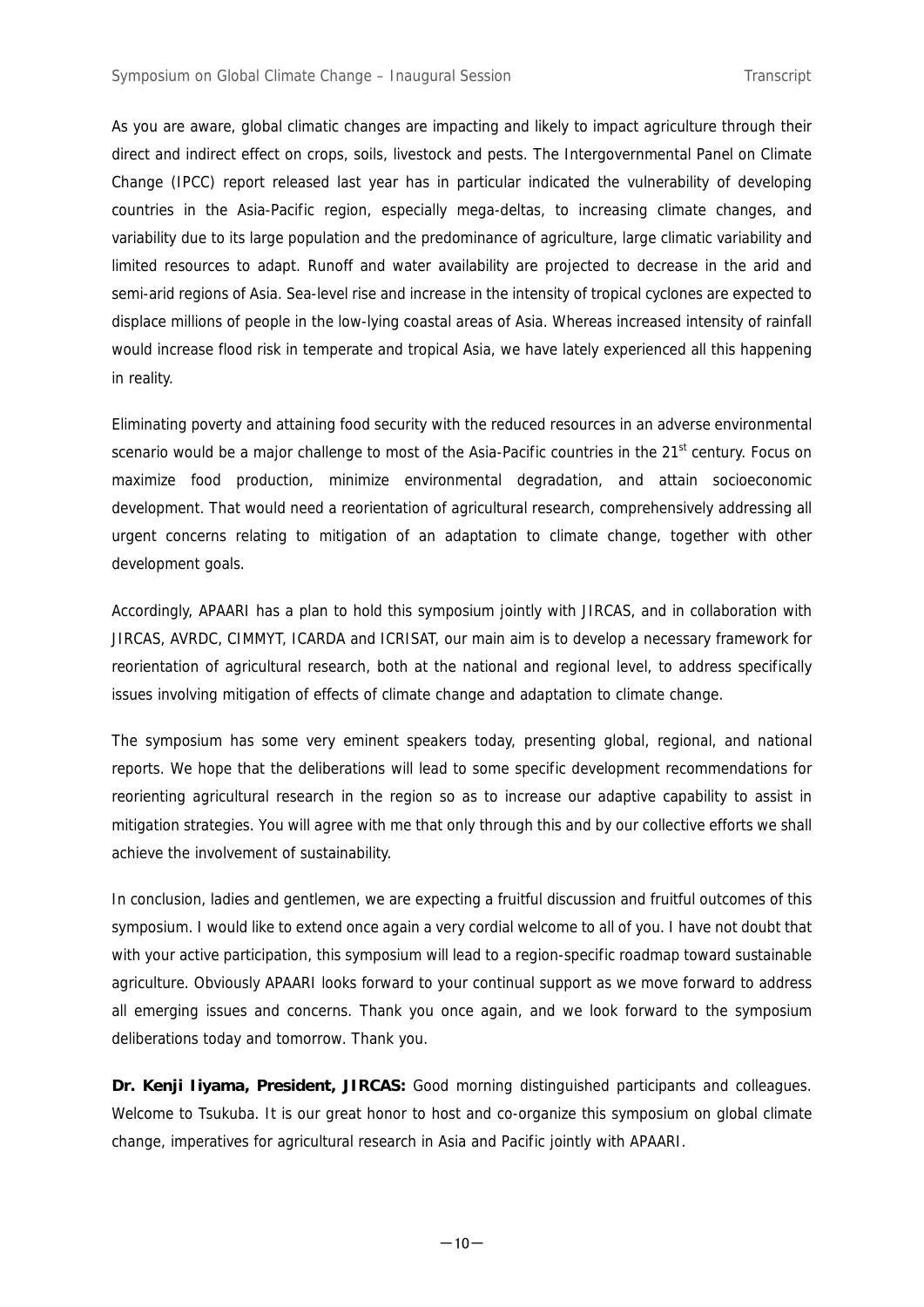This year, Japan hosted two important international conferences, namely, TICAD IV, the Fourth Tokyo Conference on African Development, and also the G8 Hokkaido Toyako Summit. In both conferences, issues of global climate change and agricultural research and development were the main focus of the discussion. At the beginning of this month, the Japan and African science and technology ministers meeting has been held in Tokyo, of which establishment was promised at TICAD IV and also the G8 Summit. The science and technology ministers from 20 African countries and ambassadors from 13 countries joined the meeting. I have been invited to give a lecture for agricultural research activities of JIRCAS. More than 80% of African politicians pointed out that the most urgent issues of science and technology in Africa are the development of agricultural research and transfer of agricultural science and technology, and also capacity building for scientists and technicians involved in agriculture, and farmers. The World Bank reported number of the population of extreme poverty in the world on [*inaudible*]. The World Bank changed the criteria of extreme poverty from 1 dollar per day to 1.25 dollars per day, so that the population of extreme poverty was counted as 1.4 billion people in 2005. The biggest number of extreme poverty is in Asia. 200 million in 2005, which is about two-thirds of the total extreme poverty people in the world.

We agricultural scientists in the Asia-Pacific have to resolve this situation and strongly responsibility to develop agricultural research even under global climate change. In this context, I sincerely hope that this symposium turns out to be very productive and fruitful, and will enable us to find several options for dissolving the current and future difficult issues on food security and also food safety in not only the Asia-Pacific region, but also worldwide. Now is the time for putting the plan into the practice. Under this circumstance, this symposium is quite timely and will provide and invaluable occasion for agricultural research systems in the Asian and Pacific regions to set up research priorities related to the issues of global climate change, one of the most challenging research issues that humanity is currently facing.

JIRCAS, as a governmental research organization with a mission to contribute to the improvement of agriculture technology, especially in developing countries, is very pleased to play a pivotal role in enhancing the collaboration for this research area in the Asian Pacific region.

Tsukuba City was established by the Japanese government as the first scientific center in Japan in the beginning of the 1970s. Now, it is a world-leading scientific city with more than 300 public and private research facilities and about 13,000 researchers who are about 6.5% of the total residents of Tsukuba City. About 40% of the research staff involved in governmental institutions are located in this city. The JIRCAS headquarters is located in this city, together with many national institutions affiliated with the Ministry of Agriculture, Forestry, and Fisheries. We sincerely hope that all participants will be able to obtain a useful and significant output from this symposium. Enjoy the beautiful and scenic autumn sights, as well as soak in the special scientific atmosphere in Tsukuba.

On behalf of the organizers and sponsors, I again welcome you all to this symposium. Thank you very much.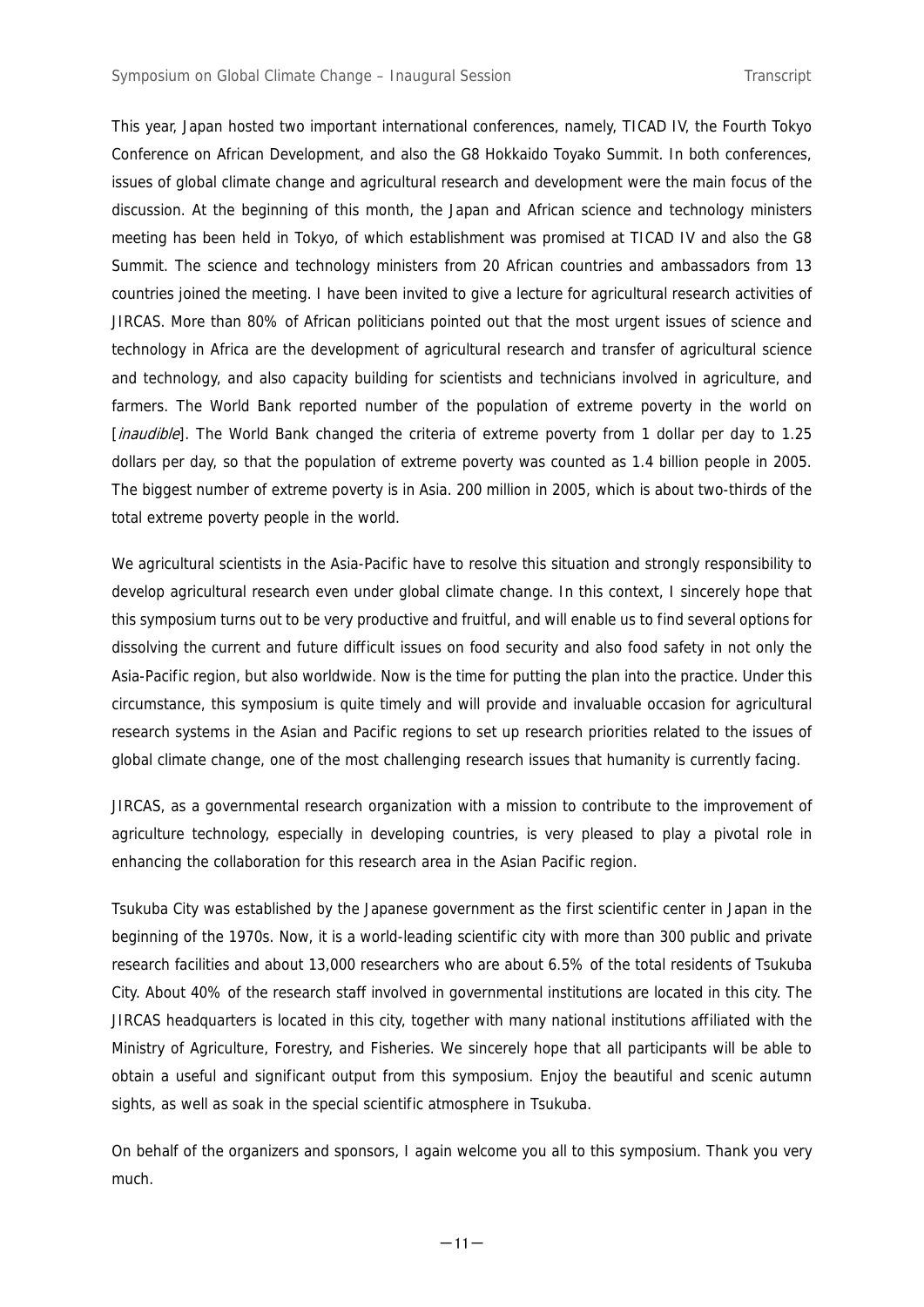**Chairman:** Thank you. The next item is really brief statements coming from six different organizations which are co-sponsoring this symposium. The sequence will be GFAR, then the Science Council of CGIAR, CIMMYT, ICARDA, ICRISAT, and AVRDC. You will have about five minutes each. Thank you.

**Dr. Mark Holderness, GFAR, United Kingdom:** Thank you Mr. Chair, and good morning, ladies and gentlemen, honored guests. On behalf of the Global Forum of Agricultural Research, I would like to very much welcome you to this meeting. It has been one that we have been looking forward to the whole year, organizing, because climate change is such a crucial issue in agriculture.

Climate change is an agenda as we all know that the world is pricking up its ears and taking notice of, and is aware that we have to act. In agriculture we have a particular responsibility. With about 30% of the greenhouse gases arising either through agriculture itself or the deforestation that is taking place to create agricultural land, we have a prime responsibility, all of us in this room, for making a difference. This awareness is a recent awareness within the agricultural research community. This meeting is one of many that is taking place now, and one that the global forum on agriculture research in which you are all stakeholders is trying to pull together to bring a coherence and consistency to the messages that we are producing that will come to shape the way that we will tackle this crucial agenda.

I would urge you all not to just look at the agricultural production issues: climate change will affect food systems, it will affect food security, it will affect particularly the poorest of this world, those who are least able to adopt and adapt to technologies, those who are least able to change their circumstances to take account of the implication of climate change on their agricultural systems.

So I would certainly call on this meeting—it is a critical meeting for the region. We have to really make not just talk about the climate change issues, but start to act to take this up into our daily work, into our processes and priorities of our research systems, to ensuring that we link the research that we do more effectively with the societies that we serve so that they are a part of that research process, so that they recognize the value of what agricultural change is producing and achieving to help to mitigate, and adapt to the implications of climate change. And as part of this process, we have to look at the different aspects of agriculture, at water use, the amount of water used has doubled over the last century, and 70% of that is for agriculture. We have, ladies and gentlemen, a moral, an ethical and a social responsibility to really make sure that our agriculture is as good as it possibly can be in this world of uncertainty and changing climates, but we can do all we can to adopt and adapt to these very threatening and difficult circumstances ahead.

This meeting plays a critical role, and I would urge you to make full use of it in terms of what comes out of the end, how that feeds in turn into other processes that will affect both the politics of this world and the way in which we tackle this. So I would wish you every success in the deliberations over the next two days. I look forward to a very constructive and very positive outcome, and one that we can all take on board to change the way we are and the change we are in the future. Thank you very much.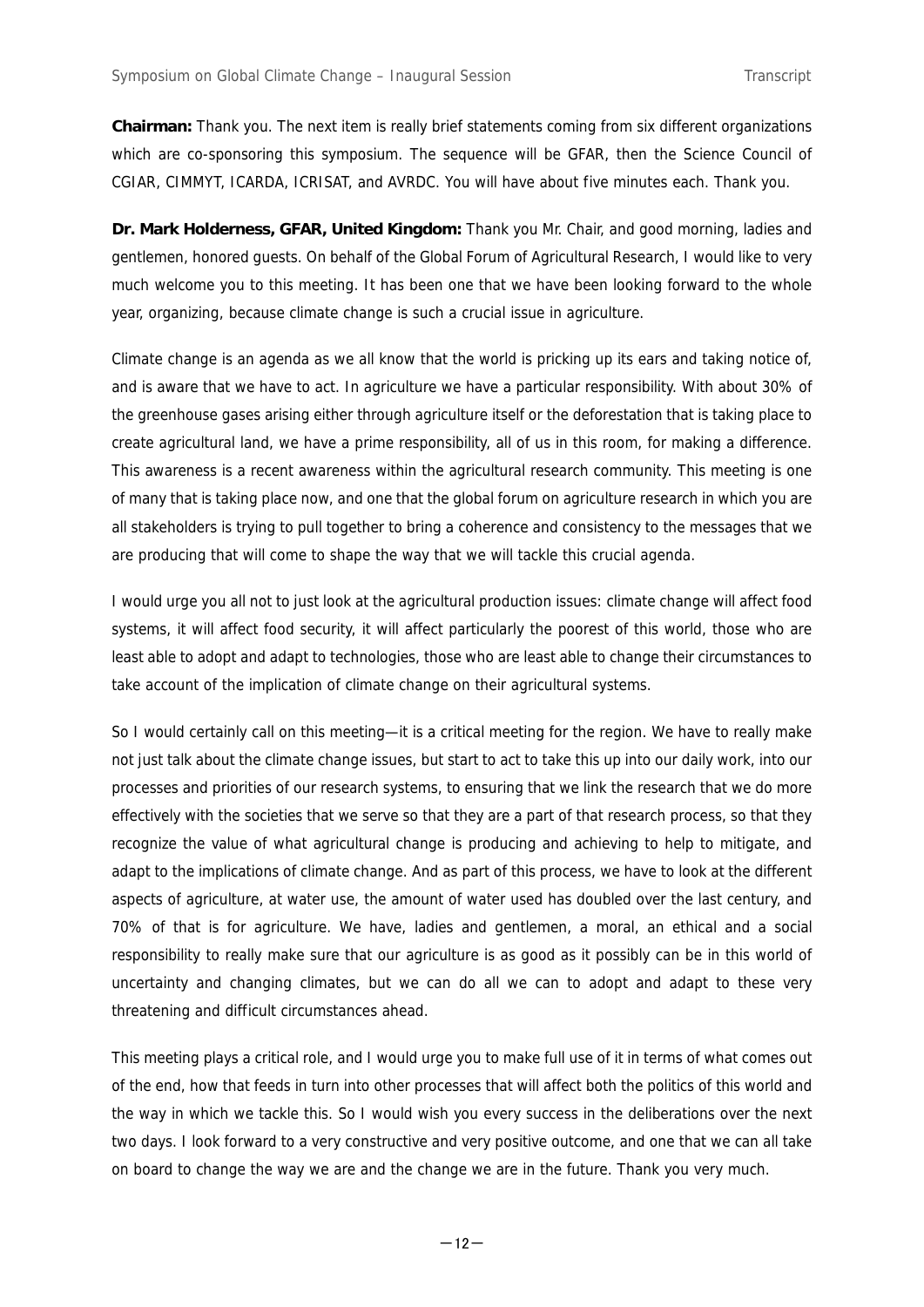**Chairman:** Thank you. Can we have the representative from the Science Council of CGIAR?

**Dr. Simon Hearn, CGIAR:** On behalf of the Chair of the Science Council, Rudy Rabbinge, we extend our thanks to the chair of APAARI and to our host, the president of JIRCAS, for being able to attend this very important symposium.

One of the main tasks for the Science Council of CGIAR is to try to set the agenda, set the direction and set the priorities, for the research conducted by all of the international centers and their partners in the CGIAR system. As you know, the mission of that system has become much more complex. It used to be fairly simple—increase the pile of rice—but recently it has moved to many more complex areas, and therefore requires much more effort in identifying the key priority areas to focus our limited resources on. The APAARI and other regional research entities have played an important part in helping the Science Council in identifying some of these priority areas, and we wish to acknowledge the important role that this symposium plays in further setting those directions.

The CGIAR has a lot of work that is engaged in the issues of climate change. We will hear about those during the week, and we need to strengthen those activities with their partners. Once of the new initiatives in the CGIAR is to bring in the global environmental scientists into the agenda that we have already undertaken in our agricultural research, and I will speak about that tomorrow as an important new initiative for the system. I look forward to this important symposium of setting the direction, setting the priorities for this important challenge that we have in this region. Again, I thank you for inviting the science council to participate in this symposium.

**Chairman:** Thank you. Representative from CIMMYT, Dr. Ortiz?

**Dr. Rodomiro Ortiz, CIMMYT:** Thank you Mr. Chairman. First, I would like to convey the greetings from the Director General of CIMMYT, Dr. Thomas Lumpkin. He asked me to convey also his apology for not being with you all here because he was coming from a trip and has just been for a few days in Mexico before he started more official trips. So that is the first message. Second, also we want to indicate that we have a long tradition of collaboration and partnership with APAARI; we have been in other events and other consultations like last year's on biofuels or two years ago on also biofuels in Delhi together with GFAR. This is part of a tradition that started many years ago and has been maintained by our Director General.

I am here today because this is an idea that we had with Dr. Paroda and Dr. Masa Iwanaga, today the Director of the National Institute of Crop Sciences here in Japan, and we decided that it was important for CIMMYT to sponsor, so that is also something that Dr. Lumpkin wanted to express here in this event. I will use this opportunity and change caps, and also bring greetings from the Chairman of the Alliance of the CGIAR Centers, Dr. Emil Cuizon, since I am the Chairman of the Alliance Deputy Executive (ADE). Tomorrow you will hear from my colleagues a flavor of what the CGIAR on climate change research, as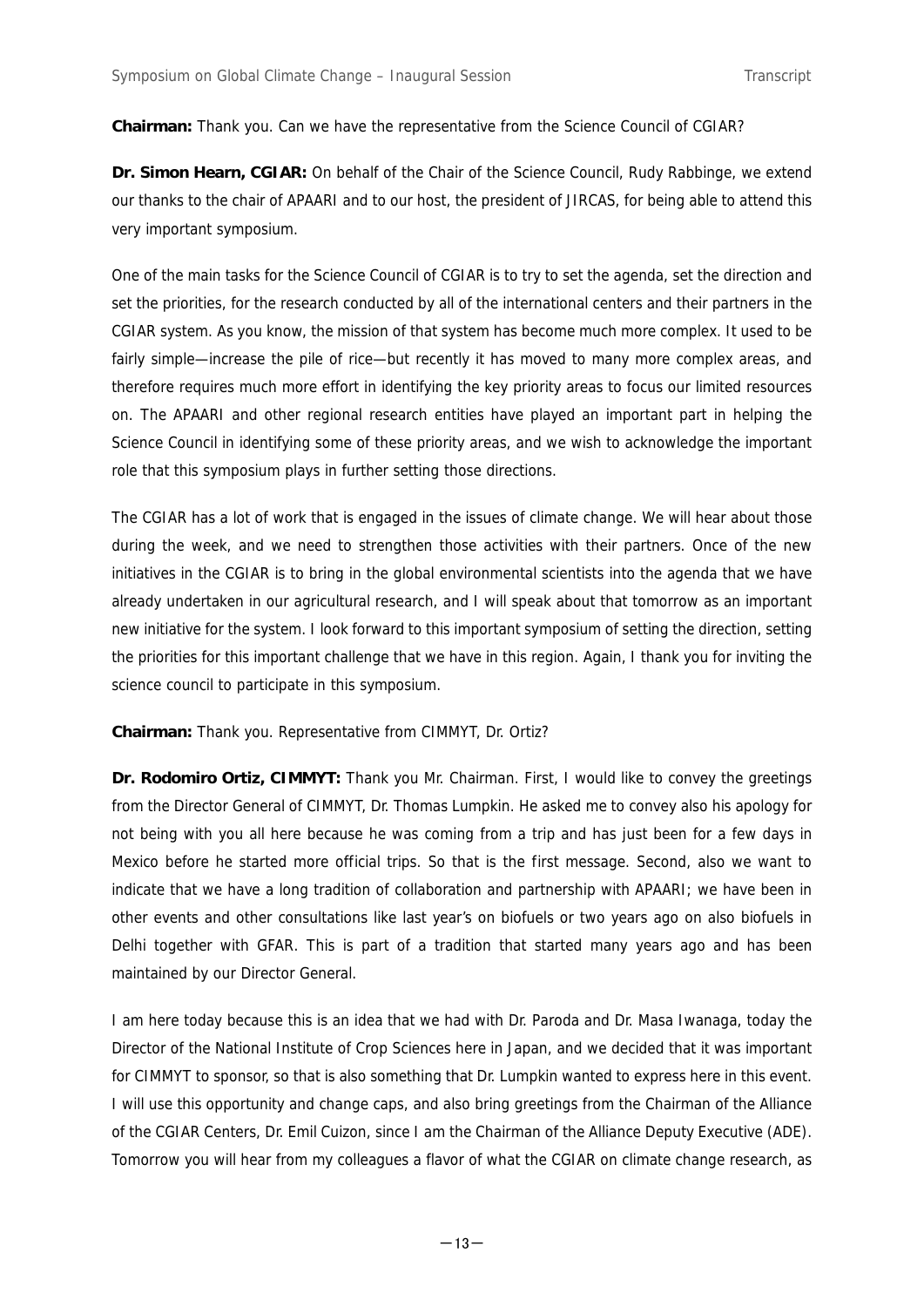mentioned by Dr. Ken Fischer. We do many things, and you have Katherine Sierra, the chairwoman of the CGIAR last year in Bali and this year in Canberra that the CGIAR has a strategic initiative on climate change, it was more or less US\$70 million of investment per year on climate change research, and it will be further enhanced through the recently launched climate change challenge program, or CCCP for short, that Dr. Fisher will be talking about tomorrow.

Let me finish by saying what we learned from Dr. Borlaug, one of our heroes, who is still with us and is still a mentor for international agriculture, that there will be no security in the world without starting with food security. Climate change is threatening that food security, and we have to act today to avoid having to deal with much more difficult situations than the ones that we are handling nowadays. Thank you very much, and I hope that this event goes as planned.

## **Chairman:** Thank you. Dr. Ginkel from ICARDA?

**Dr. Maarten van Ginkel, ICARDA:** Thank you Mr. Chairman. In some ways, working with and discussing climate change is a bit of déjà vu for an initiative like ICARDA. We have been working since our inception in 1977 on drought tolerance, on heat, on production systems that use scarcity of water still to get some crop. Sometimes we say to people, "If you want to know what climate change is going to do in your country tomorrow, come and visit our center today."

So I will give you a presentation tomorrow on some of the research that we are doing, but the dry areas in the world cover 41% of the entire surface. They are home to 2 billion people, and a majority of the world's poor. Over 80% of the population in this region lives on US\$2 or less per day, most of which is spent on food, up to 80% spent on food. Correspondingly, food insecurity exacerbated by the current food crisis and price crisis is perhaps a key challenge facing communities and governments in dry areas. Several factors, some longstanding and other fairly recent, have contributed to the food crisis in dry areas. The situation is further aggravated by the fragile nature of these environments, and many of them have range lands that have degraded for up to 80%. Also, the impacts of climate change, the extremes, both the low and high extremes of temperature and precipitation, are already felt in the dry areas that we address.

Improving food security and livelihoods of the resource-poor in these areas requires an integrated approach based on three pillars of sustainable agriculture, crop and livestock improvement, and often we forget the role of livestock in agricultural production systems, natural resource management, and the development of policies and institutional capacity. Technology options for crop and livestock improvement and natural resource management are available, but more are still needed. For these technologies to make a positive impact, supporting policies and effective technology transfers are needed, which in turn requires strong institutions, an area that we continue to see a problem in many of the developing countries.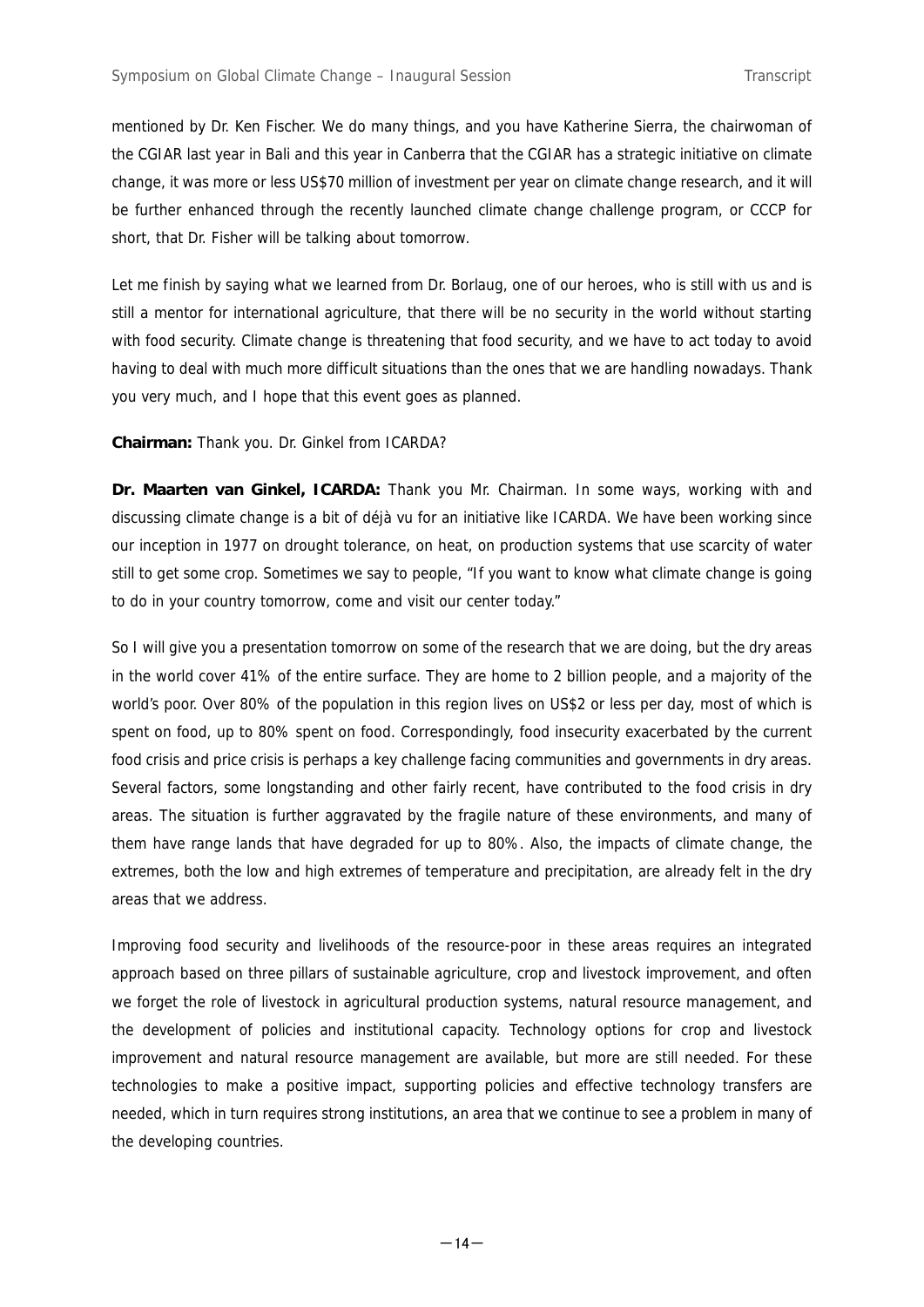I have been hearing quite a number of people in the last six months saying that the demise of ISNAR, for example, an institute that disappeared three or four years ago, actually that kind of a center is more needed than ever to help us build national agricultural centers. Policymakers must provide incentives to encourage farmers to invest in new technologies. To be a farmer is to be a businessman or businesswoman. Simultaneously, they must ensure long term investment in research to maintain a flow of new technologies. Continued investment in agricultural research will be the key to improving food security, cutting food prices, and developing the capacities of national research centers to help farmers cope with climate change and its effects. We believe that this investment deserves the full support of the international community. Thank you.

## **Chairman:** Thank you. May we have Dr. Gowda from ICRISAT?

**Dr. C. L. Laxmipathi Gowda, ICRISAT:** Thank you Mr. Chairman. Good morning all of you. On behalf of ICRISAT, I would like to extend my welcome and greetings to all of you, especially the greetings from our Director General, Dr. William Dar, who was expected to be here but because of other commitments could not be present at this particular conference.

ICRISAT works for the well-being of the poor in the semi-arid tropics of the world, and as Dr. Maarten van Ginkel mentioned, in relation to the dry areas in which ICARDA works, the SAT (semi-arid tropics), are also the regions where climate change effects are also being felt, and also are one of the harshest that can happen to people who are into farming in these areas. Therefore, in order to address these issues of how people can manage and cope with climate change, ICRISAT has adopted a strategy that we call Integrated Genetic and National Resource Management, which focuses on livelihood and income opportunities for improving the well-being of the poor in the semi-arid tropics. And in order to do this ICRISAT works in a multi-disciplinary way, which includes biotechnology, crop improvement, agricultural systems management, and policy changes.

In addition to this, we also are quite heavily involved in knowledge management and sharing, where we intend to use information and communication technologies for knowledge sharing that can help people in terms of climate literacy, drought preparedness, and also best practices for dry land agriculture. Our regional focus in the semi-arid tropics includes Asia, and parts of sub-Saharan Africa, both western and central Africa as well as eastern and southern Africa. We try to address the message on contemporary global challenges. There are six of them, and among these, the major ones which we are addressing currently are climate change and vulnerability issues, drought and land degradation, bio-fuels, which we call pro-poor biofuel policy that we are adopting, agricultural diversification as a means of adapting to climate change, linking farmers to markets, and also bio-safety and health. In order to do all this, we know we cannot do it alone, so we have to have partnerships with many, including both the public and the private sector, and with everybody's help, we hope we can make a small difference in the livelihoods of the poor people in the SAT. Thank you.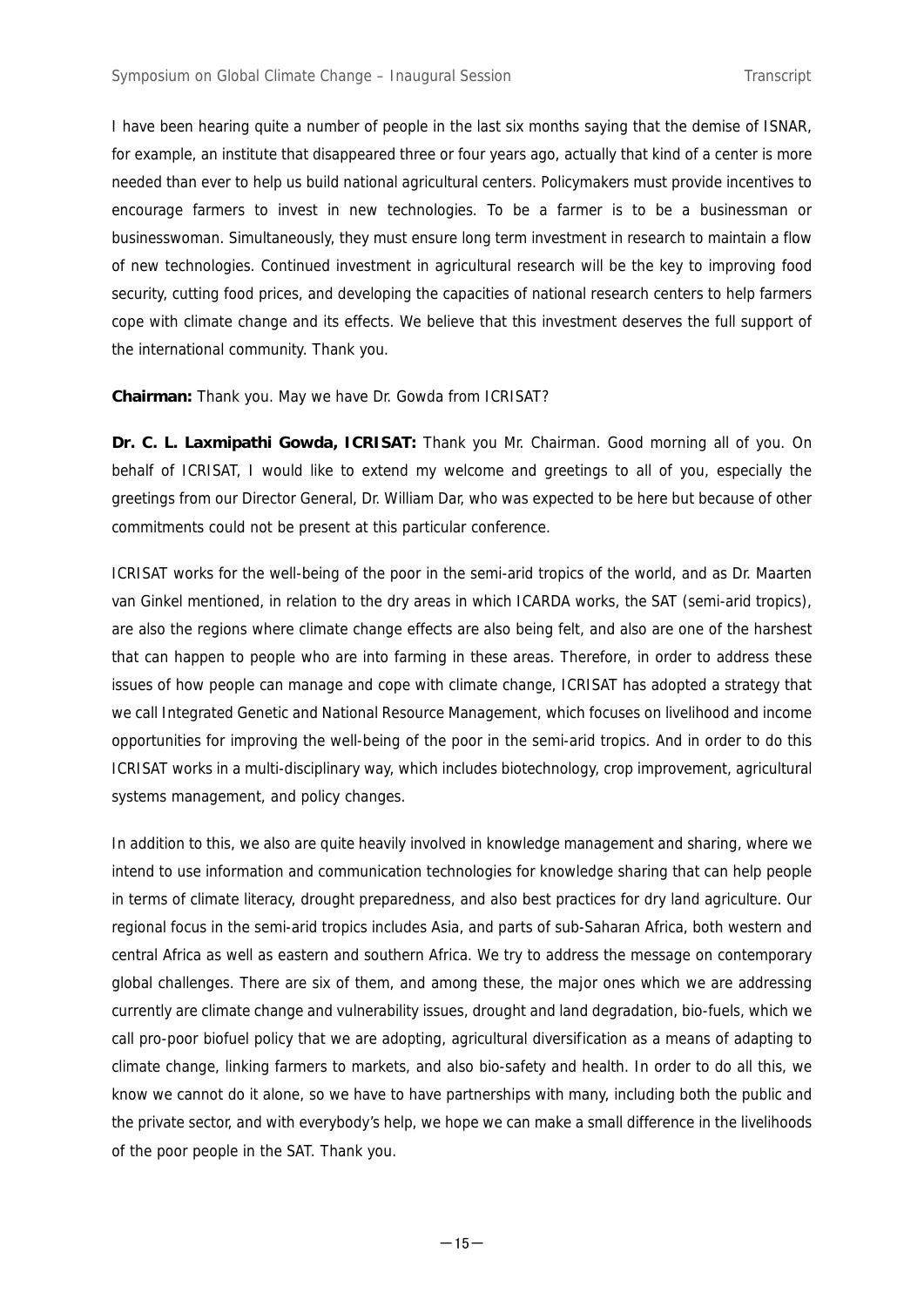**Chairman:** Thank you Dr. Gowda. May I request now Dr. Keatinge from AVRDC to come forward please?

**Dr. John D. H. Keatinge, AVRDC:** Thank you very much indeed, Mr. Chairman of APAARI, and the president of JIRCAS, my colleagues. The World Vegetable Center has a new mantra: Prosperity for the poor and health for all, and I believe that is something that all of us in climate change research would wish to endorse.

We have had a lot of talk recently about food crisis. First of all, there was a shortage of supply of basic materials, and I am happy to say that the worst of that is over, as export bans on things and rice have been lifted, and there has been world record wheat production in Russia and other parts of the world, and I believe that the level of panic which this generated has now subsided to some extent. The same has been with prices; they have been right up, and then up again to come down again.

However, there is still a food crisis, and that food crisis affects many more people than just the hungry of the world. In fact, probably two or three times as many more people are now influenced seriously in terms of their health through malnutrition than in fact people who are hungry. This food crisis in malnutrition has been with us a long time, and is still with us, and is not going away very quickly. Therefore I make a plea to you all to not necessarily throw the increased research money at single commodities, but to pay attention to the issue of crop diversification, particularly in the supply of essential minerals and vitamins to human beings, because if we wish to maintain the human development goals, particularly those that are not necessarily associated with hunger but associated with health. We need to make sure that people are fed adequate diets, and we know now that for most people is sub-Saharan Africa, and even for people in Asia, they are in fact suffering from substantial malnutrition, which is resulting in stunting in children and in reduced mental capacity. We know the answers to these questions; we just need the political will to apply the answers.

The good news is, in terms of climate change, that for vegetables, we are well ahead of the game. We have, in the last two generations, I guess, taken temperate vegetables and tropicalized them. But most of the major vegetables already have heat tolerance genes, and so that may not be such a big challenge for us. The bad news is that viruses, diseases and insects are already responding to climate change phenomena, and vegetables are just about the most effective of all he plants in terms of these things, and therefore we will have a major challenge of crop protection in the future. We need good plant breeding and everything that goes with it, IPM, etc.

From the climate change community we particularly want information. We want information on storm intensities, because if people are going to be able to protect their crops adequately, particularly for vegetables and fruits, then they need good protective structures and investment in those protective structures. We need information now on wind speeds, rainfall intensity, and various other things that